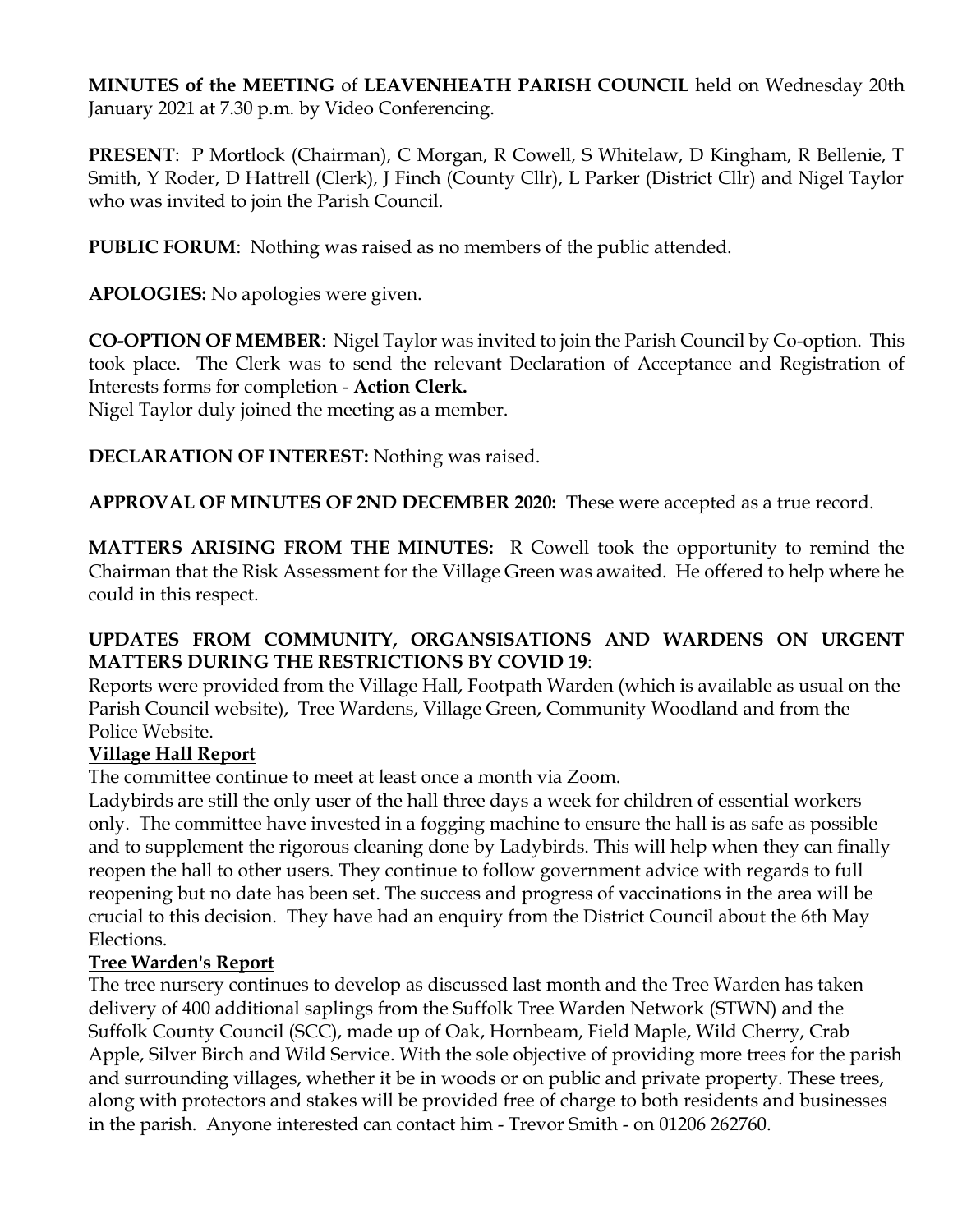He has also been in discussion with the SCC about Royston Wood and had a meeting arranged with Gary Battell, the Woodland Advisor, with a view to look at the management of the wood in terms of thinning out and replanting. Three meetings have taken place with Melanie Boyce a local resident who has raised over £1,000 for planting trees in South Suffolk. Melanie has also offered to assist him with Tree Warden duties. They are setting up an initiative entitled "Plant a Tree for2020" and had a call arranged with the STWN and the SCC to discuss the aims and objectives of the project. Finally, he has approached Boxford and Assington Parish Councils to offer assist them with Tree Warden duties.

### **Police Report**

3 x Violence and Sexual Offences - near the Village Hall 1 x Other theft - off Harrow Street These were the crimes reported in November 2020

#### **Village Green Report**

The Chairman took the opportunity to thank the Parish Council for covering the cost of the hedge cutting.

**BABERGH DISTRICT COUNCIL REPORT:** District Cllr Lee Parker attended and updated the meeting on the busy time at the District Council including the issuing of further Covid grants. The Councillors and Officers are still mostly working from home. The draft budget has been put forward. There are proposals to charge for parking which led to opposition and will be debated by full Council.

**SUFFOLK COUNTY COUNCIL REPORT:** County Cllr J Finch attended and reported on the continued focus on Covid 19 with a third of the total number of Coronavirus cases in Suffolk being recorded in the past 2 weeks. There is specific focus on the area including the Parishes of Boxford, Leavenheath and Nayland and surrounding parishes and hamlets. The message is stick with the guidance and it is also noted testing has increased in the County which means more cases are being detected. Details of the Vaccination centres and Hubs in Suffolk have been circulated with others expected to go live shortly. The aim is that everyone lives less than half hour drive away from a centre. Appointments will be made by the centres, people should wait for their invite and not call them in the meantime. The Suffolk Police and Crime Commissioner, Tim Passmore has published his proposals for the policing element of the Council Tax Precept for next financial year and he is asking for thoughts via an electronic survey by 28th January. A new digital resource has been launched for home schooling as part of the Keep Suffolk Moving Campaign. The Primary School Application deadline has passed. J Finch has allocated funds to the local food banks the churches are running. Further virtual Fostering and Adoption sessions are scheduled.

**NEIGHBOURHOOD PLANNING UPDATE:** The Neighbourhood Planning Group continue to meet. The next stage is the public consultation which is made difficult by the Covid situation, however, they are pressing on. After the consultation, they will write the draft plan. They are working on the non designated heritage assets list and will need to contact relevant owners in this respect. The village sign and village hall will be included in this research.

**CORRESPONDENCE:** On-going correspondence were discussed.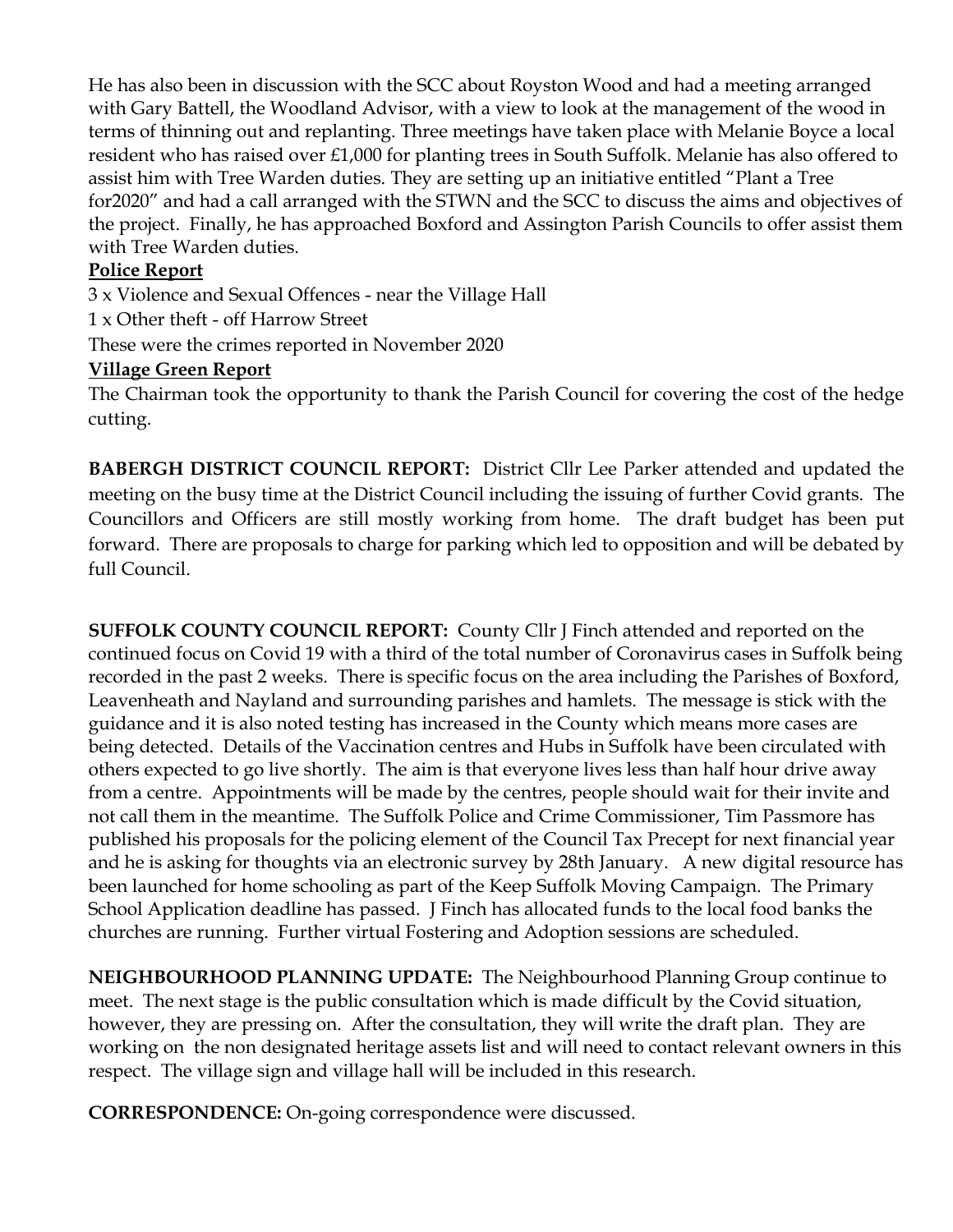**URGENT HIGHWAYS SAFETY MATTERS**: Options were being considered to prevent unauthorised access via Kingsland Lane which is causing damage to the path surface. K Verlander, SCC Right of Way was attending a meeting the following day to investigate. J Finch suggested the costs could be shared between Leavenheath and Nayland with Wissington Parishes.

**FINANCE:** The Bank Balances as at 4th January 2021 are £45716.85 in the Community Account and £15508.13 in the Rate Reward Account making a total of £61224.98.

The following pre-agreed payments were made: -

| Cheque No.        | Amount | Payee          | <b>Details</b> |
|-------------------|--------|----------------|----------------|
| As at 4th January |        |                |                |
| Funds Transfer    | 771.57 | Clerk/HMRC/SCC | Staffing costs |

The budget calculations had been refined with the taxbase figures and grant details issued by the District Council and circulated again to members. R Bellenie had a Zoom call with the Clerk to discuss the budget in more detail ahead of the Parish Council Meeting. Following discussion a Precept of **£19105** was agreed. This represents 0% increase to residents for next financial year. It was noted the CIL monies need to be spent within 5 years. It was therefore agreed to put CIL on the **Agenda for the February Meeting - Action Clerk**. The Clerk was to look out the returns to check when each sum was received and R Bellenie was to re-circulate the criteria as she has done so previously - **Action Clerk and R Bellenie**.

Attention then turned to the funding of a landscape and biodiversity audit as suggested by the Neighbourhood Planning Group. This would be undertaken by Suffolk Wildlife Trust. The cost is £1500 plus VAT. Advice could be taken from the Consultants in relation to the sharing of the findings. Following discussion, it was resolved to proceed with the audit and meet the cost - **Action Neighbourhood Planning Group to issue the instructions.** 

**MAINTENANCE OF VILLAGE ASSETS:** During the month T Smith visited all four notice boards in the village, two of which are metal framed, the others being of wooden construction. The wooden structures will soon need replacing in particular the one in Old Road. T Smith proposed replacement of the Old Road Noticeboard in the next financial year, the one in High Road has probably another couple of years life and he is happy to give it a clean and varnish. It was agreed to put the **Old Road Noticeboard** on the **Agenda as a Finance item for the February Meeting** and the Chairman agreed to look out quotes for a metal one - **Action Clerk and Chairman**. T Smith had a meeting arranged to consider thinning out trees in Royston Wood. The management of the wood was explained to T Smith and it was suggested he involves the Babergh representative in discussions. The Clerk forwarded an email with contact details to both T Smith as Tree Warden and D Kingham for the Neighbourhood Planning Group.

**REPORTS AND QUESTIONS FROM CHAIRMAN AND MEMBERS :** T Smith has investigated Community Speedwatch and now all the equipment is supplied by Suffolk Police, so there is no cost to reserve. We just need 6 volunteers and once Covid settles, full training can be provided. T Smith will seek volunteers and D Kingham agreed to help with the Facebook page. Digging has been observed at the Golf Club in respect of a provisional wedding venue and a sound test was planned. Harrow Street and Plough Lane are now on the list to be designated Quiet Lanes and C Morgan was thanked for her work in this respect.